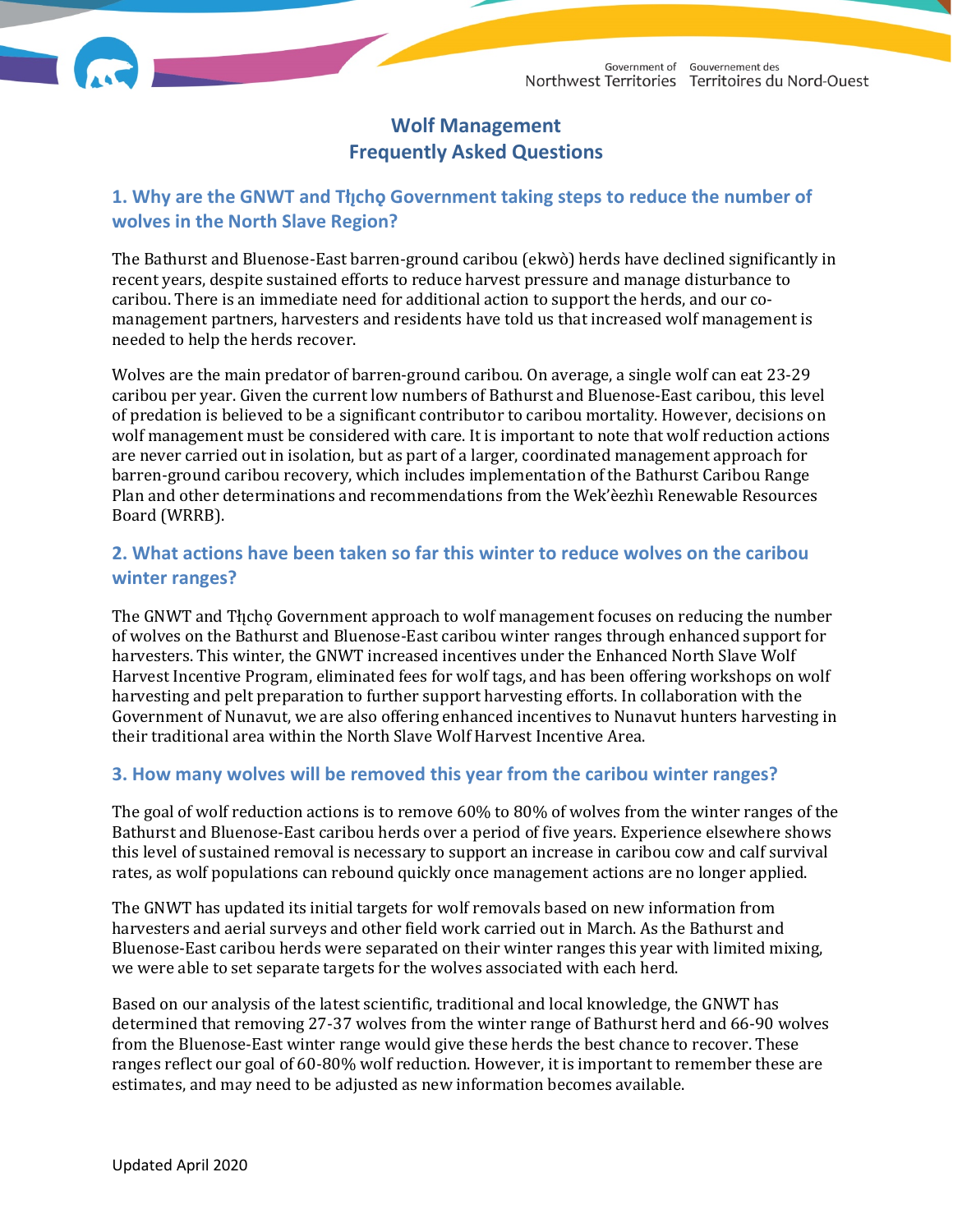

#### **4. How will these wolves be removed?**

Wolf harvesters from both the Northwest Territories and Nunavut have been harvesting wolves since January, supported by increased incentives from the GNWT and the Government of Nunavut. However, fewer wolves have been harvested than expected this year on the winter ranges of the Bathurst and Bluenose-East herds. To achieve 60% to 80% removal rates, aerial removal will be required this year.

#### **5. Where and when will aerial removals take place?**

The goal of the wolf reduction actions proposed by the GNWT and Tłįchǫ Government is to remove wolves on the winter ranges of the Bathurst and Bluenose-East caribou to promote caribou recovery. This is the same area where hunters have been receiving increased incentives: the North Slave Wolf Harvest Incentive Area (see map below).



With approval from the WRRB, aerial removal will be undertaken this winter starting in April, while the wolves are still in the NWT. Once spring migration begins in late April and early May, Bathurst and Bluenose-East caribou and the wolves that travel with them will move into Nunavut, where they remain until late fall. As a result, the GNWT will not be carrying out any wolf reduction activities through the spring and summer.

#### **6. Is this activity safe? What about communities and people traveling in the area?**

Aerial wolf removal will be carried out safely and respectfully, with consideration of nearby communities and other activities in the area. *Wolf removals will not take place near camps, communities or the winter road while it is open.*